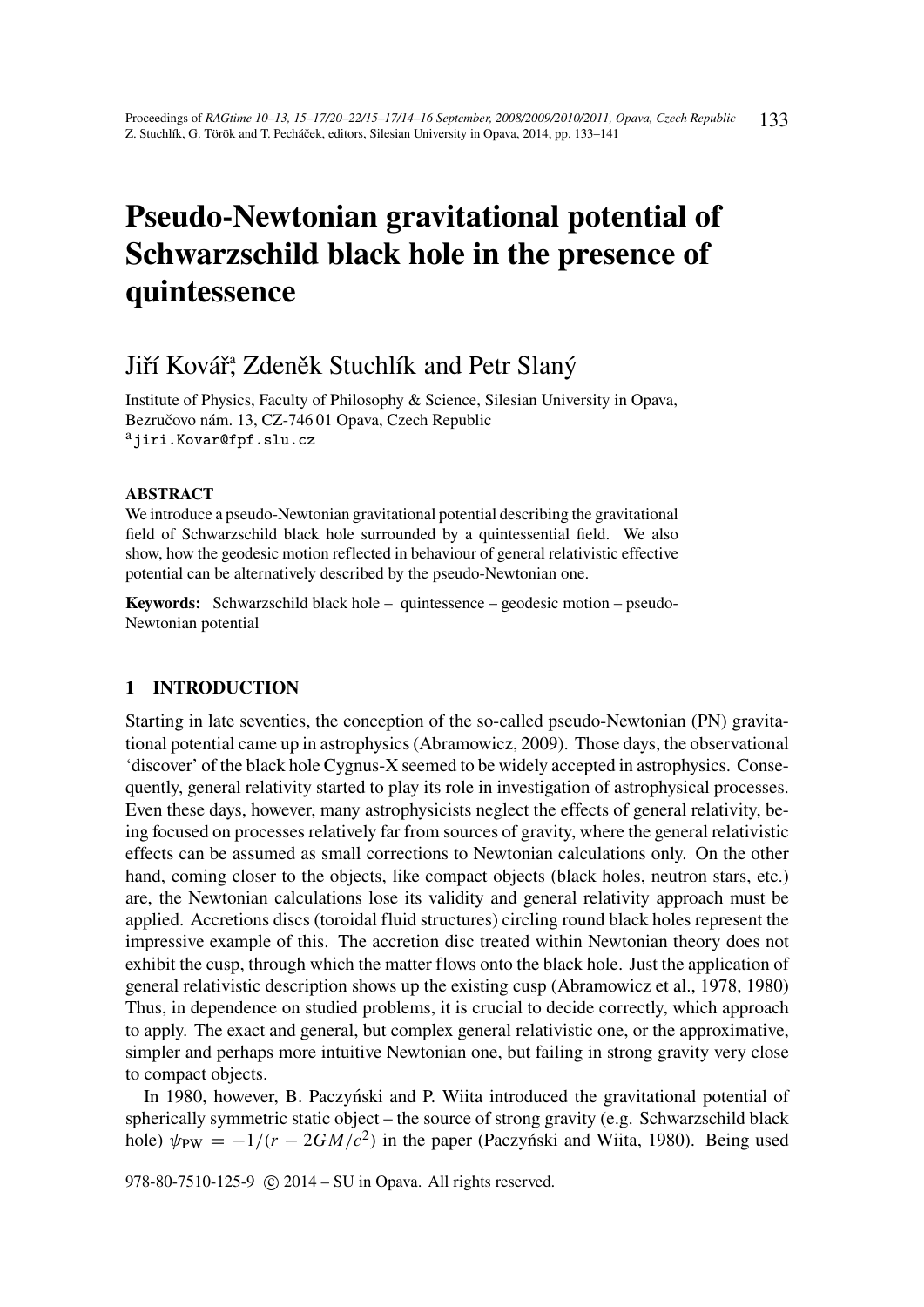## 134 *J. Kovář, Z. Stuchlík and P. Slaný*

instead of the standard Newtonian one  $\psi_N = -GM/r$  in the Newtonian theory, such a gravitational potential 'helps' the Newtonian approach to describe also some features of processes taking place close to Schwarzschild black holes.

There is a variety of different approaches in defining the PN gravitational potential describing different kinds of black holes and various aspects of their spacetime structure (Paczynski and Wiita, 1980; Chakrabarti and Khanna, 1992; Nowak and Wagoner, 1991; ´ Artemova et al., 1996; Semerák and Karas, 1999; Mukhopadhyay, 2002; Mukhopadhyay and Misra, 2003; Ghosh and Mukhopadhyay, 2007; Abramowicz, 2009). In the case of Schwarzschild spacetimes, it seems (Artemova et al., 1996) that to reflect the accretion disc properties, the most convenient is the original Paczynski–Wiita gravitational potential ´  $\psi_{\text{PW}}$ . It enables us to calculate positions of the marginally stable and bound circular orbits at the same radii as follow from the general relativistic calculations.

Originally, the Paczynski–Wiita potential was introduced by a guess, when attempting ´ to include the Schwarzschild radius  $r = 2GM/c^2$  into the Newtonian gravity. There is, however, a simple heuristic method for derivation of the PN potentials that yields the Paczyński–Wiita potential. The same method was used for the derivation of the PN gravitational potential for the equatorial plane of rotating Kerr black hole as well (Mukhopadhyay, 2002). Then the position of the marginally stable circular orbit corresponds to the position determined by using the general relativistic approach, and differences in positions of marginally bound circular orbit determined in both the ways are relatively small.

Standardly, this kind of approach, i.e. using the common Newtonian routines and formulas, but with the PN gravitational potential is called the PN approach. The gravity, however, is not the only widely manifesting force in the universe influencing the astrophysical processes. Cosmological observations of distant Ia-type supernova explosions indicate an accelerating universe. Starting at the cosmological redshift  $z \approx 1$ , the accelerated expansion should be generated by some appropriate form of the so-called dark energy (S. Perlmutter *et al.*, 1999; Riess and *et al.*, 2004). These results are in accord with a large variety of cosmological tests including gravitational lensing, galaxy number counts, etc. (Ostriker and Steinhardt, 1995). The recent detailed studies of the cosmic microwave background (CMB) anisotropies indicate that the energy content of the dark energy represents  $\sim$  74.5% of the energy content in the observable universe, and the sum of energy densities is very close to the critical energy density  $\rho_{\text{crit}}$ , corresponding to almost flat universe (Spergel D. N. *et al.*, 2003, 2007).

A large variety of possible candidates for the dark energy is discussed these days. First of all, there is the standard possibility represented by the cosmological constant  $\Lambda$ . Its Lorentz invariant form enables interpretation in terms of a ground state or vacuum energy of quantum fields (Dolgov et al., 1988). The energy density  $\rho_A$ , which can be associated with the cosmological constant, remains unchanged during the cosmic expansion, and its pressure to energy density ratio (equation of state) is  $w = p<sub>A</sub>/\rho<sub>A</sub> = -1$ .

Further, there is a variety of scalar fields evolving outside of their energy minimum, called quintessence, which possess a time varying energy density and equation of state with  $-1 < w < -1/3$  (Zlatev et al., 1999). Such a scenario can be realised by light scalar field coming from modified *f* (*R*) gravity (Nojiri and Odintsov, 2003), string-inspired cosmologies (Tsujikawa and Sami, 2001), cosmology with extra dimensions (Neupane, 2004), or by *k*-essence being a scalar field with a non-canonical kinetic term (Armendariz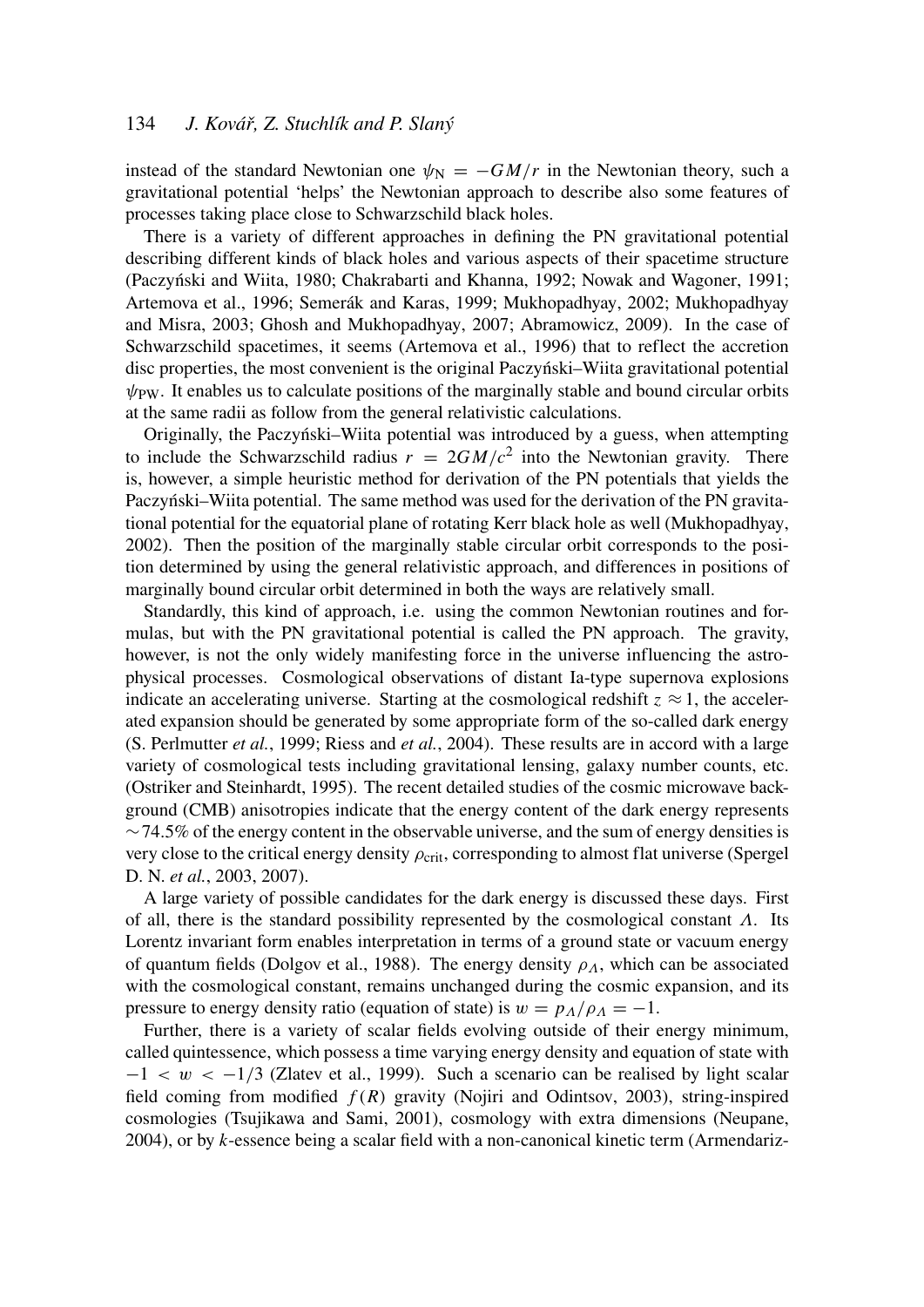Picon et al., 1999). Similar behaviour is exhibited by the coupled dark energy, i.e. a scalar field coupled to the dark matter. For example, Chaplygin gas or its generalization called quartessence explain both dark energy and dark matter from an unified physical origin (Kamenshchik et al., 2001).

Several years ago, trying to have an effective PN tool even for processes with the dark energy, we constructed the PN gravitational potential describing the gravitational field of Schwarzschild black hole in the universe with the cosmological constant  $\Lambda$  (Stuchlík and Kovář, 2008; Stuchlík et al., 2009). The general relativistic description of such a configuration is represented by the Schwarzschild–de Sitter spacetimes (Stuchlík, 1990; Stuchlík et al., 2000; Stuchlík, 2005). Here we follow this kind of investigation, introducing the PN gravitational potential for the gravitational field of Schwarzschild black hole immersed in a quintessence, representing an alternative explanation of the dark energy.

## 2 SCHWARSCHILD BLACK HOLE SURROUNDED BY QUINTESSENCE IN GENERAL RELATIVITY

In the standard Schwarzschild coordinates  $(t, r, \theta, \phi)$  and the geometric system of units  $(c = G = 1)$ , the spacetime of Schwarzschild black hole surrounded by a quintessence field is determined by the static and spherically symmetric Kiselev solution of the Einstein equations (Kiselev, 2003)

$$
ds^{2} = -g(r) dt^{2} + \frac{dr^{2}}{g(r)} + r^{2} (d\theta^{2} + \sin^{2} \theta d\phi^{2}),
$$
\n(1)

with the lapse function

$$
g(r) = 1 - \frac{2M}{r} - \frac{\alpha}{r^{3w+1}},
$$
\n(2)

where  $M$  is the mass parameter of the spacetime,  $w$  is the quintessential state parameter and  $\alpha$  is the normalization factor. The quintessential parameter relates the quintessence pressure *p* and density  $\rho$  in the equation of state  $p = w\rho$  and takes values from  $-1 < w < -1/3$ , whereas the limiting value  $w = -1$  corresponds to the dark energy not being quintessence but the vacuum energy (cosmological constant). Moreover, in that case of  $\alpha = \Lambda/3$ , where  $\Lambda$  is the cosmological constant, the solution (1) reduces exactly to the Schwarzschild– de Sitter solution. Comparison of both the solutions is given in the paper (Fernando, 2013).

In the following, we focus on the exemplary case  $w = -2/3$ , when the metric lapse function takes a simple form

$$
g(r) = 1 - \frac{2M}{r} - \alpha r \,. \tag{3}
$$

Singularities of the lapse function giving the black-hole and cosmological horizons are determined by the equation  $r - 2M - \alpha r^2 = 0$  and are located at

$$
r_{\rm bh} = \frac{1 - \sqrt{1 - 8\alpha M}}{2\alpha}, \quad r_{\rm c} = \frac{1 + \sqrt{1 - 8\alpha M}}{2\alpha}.
$$
 (4)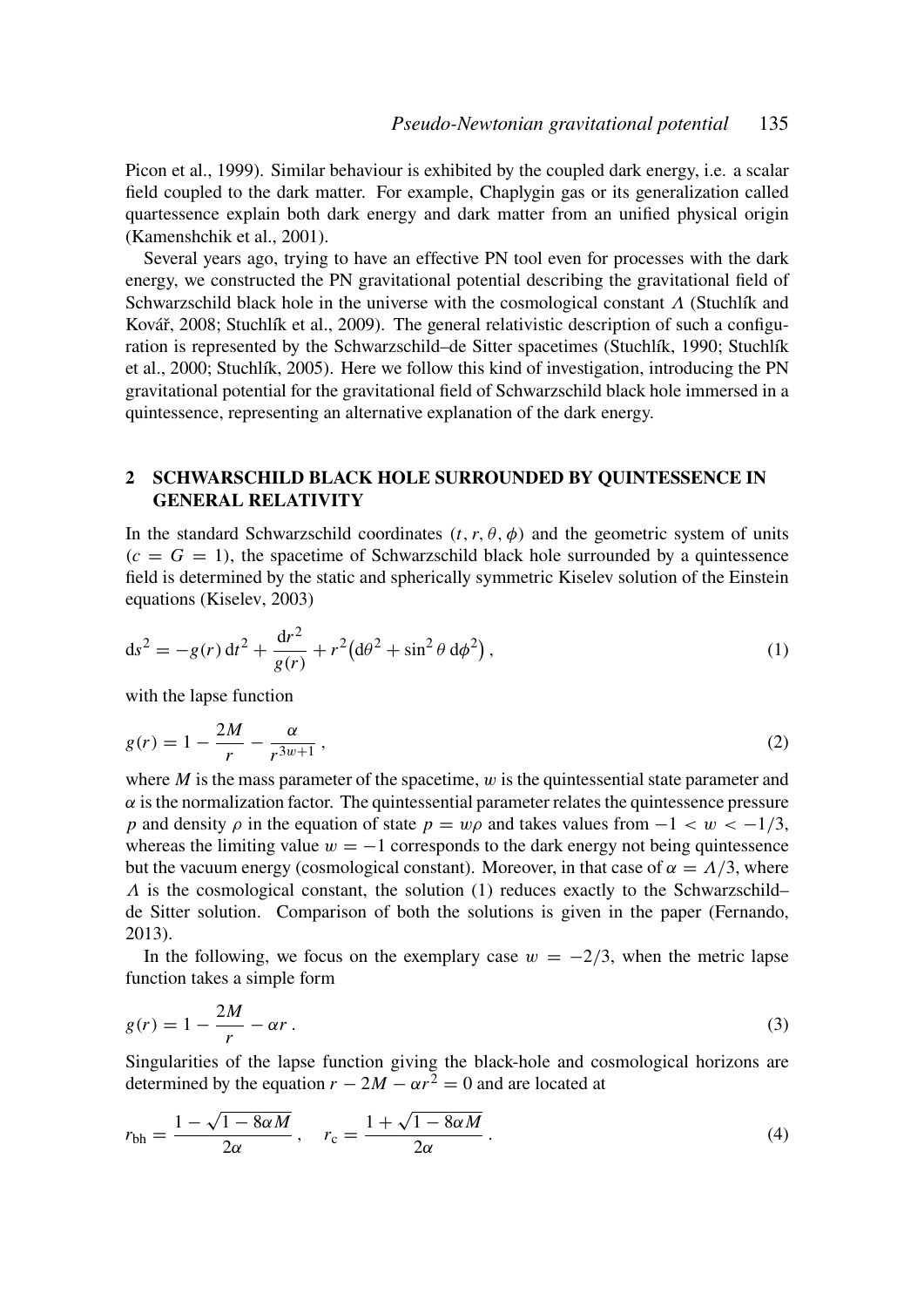## 136 *J. Kovář, Z. Stuchlík and P. Slaný*

Both the horizons exist for  $1 - 8\alpha M > 0$ , separating the spacetimes into two dynamic regions and one static region between  $r_{\text{bh}}$  and  $r_c$ . For  $M = 1/(8\alpha)$ , both the horizons coalesce at the radius  $r_{bh} = r_c = 1/(2\alpha)$ .

The heuristic method (see, e.g. Mukhopadhyay (2002)), enabling us to define the PN gravitational potential is based on the knowledge of exact general relativistic relations for the angular momentum per particle mass  $L_c$  and energy per particle mass  $E_c$  of particles moving along circular geodesics. Then, we have to realize that in Newtonian physics, the Newtonian gravitational potential  $\psi_N$  for central gravitational fields is related to the Newtonian angular momentum per particle mass  $l_{N,c}$  of free particles moving along circular orbits by the relation  $d\psi_N/dr = l_{N,c}^2/r^3$ . Now, the main idea in definition of the PN gravitational potential  $\psi$  is in the transposition  $l_{N,c} \to L_c/E_c \equiv l_c$ ,<sup>1</sup> thus we define the potential by the relation

$$
\psi = \int \frac{L_c^2}{E_c^2 r^3} \, \mathrm{d}r \,. \tag{5}
$$

Note that the described method of PN determination works quite well in spherically symmetric (non-rotating) spacetimes, or in the equatorial plane of axially symmetric (rotating, e.g. Kerr or KdS) spacetimes. However, it is much more complicated task to find a PN potential for regions outside the equatorial plane of the rotating spacetimes, because of a non-trivial influence of the dragging of inertial frames. There is a need to upgrade this method (Ghosh and Mukhopadhyay, 2007) or use completely different way of the gravitational potential definition (Semerák and Karas, 1999).

#### 3 CIRCULAR GEODESICS IN GENERAL RELATIVITY

In general relativity, the circular geodesics at  $r_c$  correspond to extrema of the effective potential, given in the equatorial plane of static and spherically symmetric spacetimes in terms of the metric coefficients  $g_{\phi\phi}$  and  $g_{tt}$ , and the angular momentum *L*, by the relation (Misner et al., 1973)

$$
V_{\text{eff}}^2 = -g_{tt} \left( 1 + \frac{L^2}{g_{\phi\phi}} \right),\tag{6}
$$

thus, for the Schwarzschild-quintessential spacetime, it is given by the relation

$$
V_{\text{eff}}^2 = \left(1 - \frac{2M}{r} - \alpha r\right) \left(1 + \frac{L^2}{r^2}\right). \tag{7}
$$

<sup>&</sup>lt;sup>1</sup> The quantity  $l_c = L_c/E_c$  plays its role only when the PN (e.g., Paczyński–Wiita) gravitational potential is defined. Later, standard Newtonian quantities in Newtonian theory are used along with the PN gravitational potential.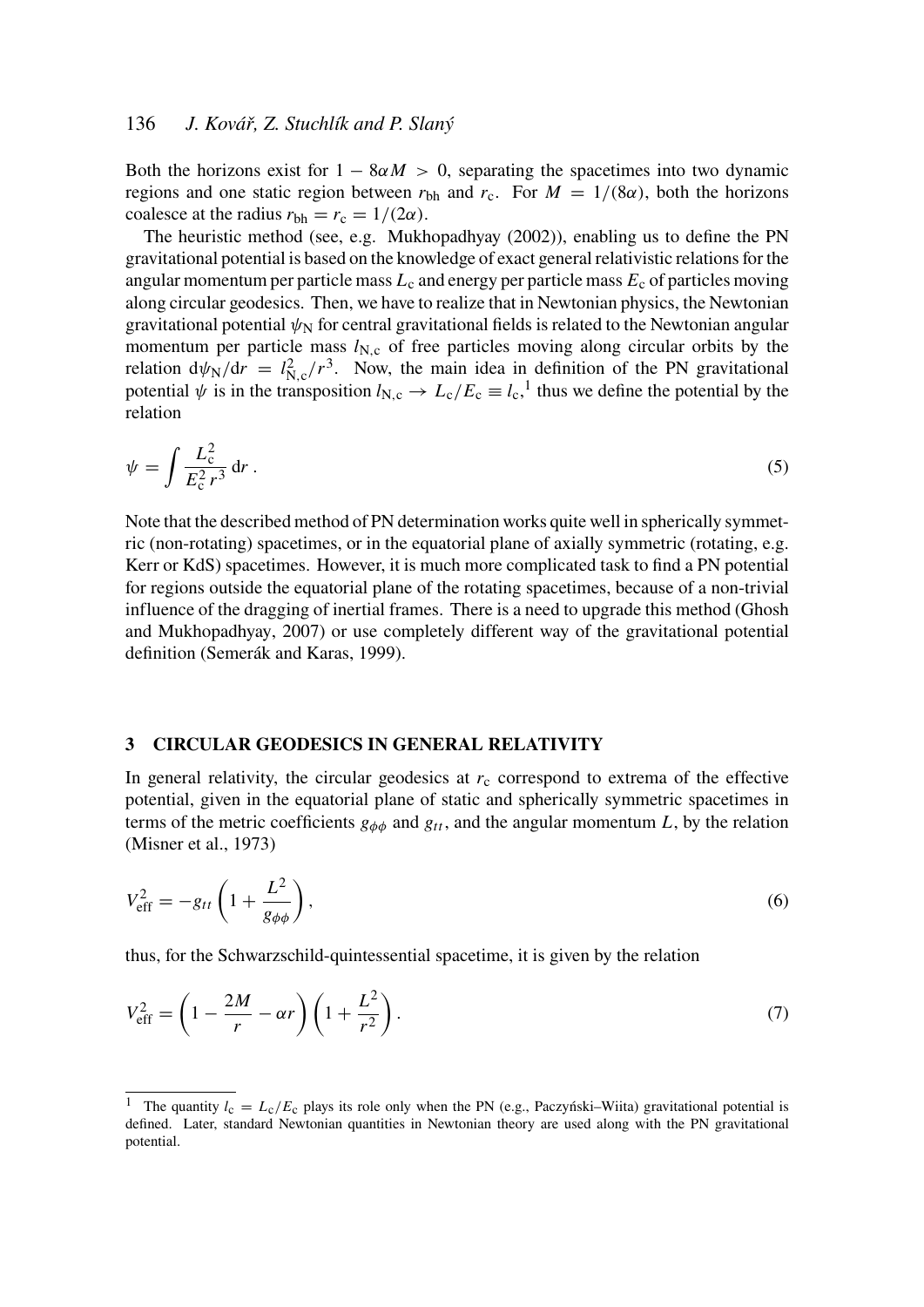The extrema condition for this effective potential,  $\partial_r V_{\text{eff}}|_{r_c} = 0$ , enables us to determine the constants of motion related to the circular geodesic orbits in the form

$$
L_{\rm c}^{2} = \frac{r_{\rm c}^{2} (\alpha r_{\rm c}^{2} - 2M)}{\alpha r_{\rm c}^{2} - 2r_{\rm c} + 6M},
$$
\n(8)

$$
E_{\rm c}^2 = -\frac{2(\alpha r_{\rm c}^2 - r_{\rm c} + 2M)^2}{r_{\rm c}(\alpha r_{\rm c}^2 - 2r_{\rm c} + 6M)}\,. \tag{9}
$$

Dropping now the subscript 'c', the PN gravitational potential  $(5)$  can be written in the form

$$
\psi = -\frac{r}{2(r - 2M - \alpha r^2)} + \mathcal{K} \,,\tag{10}
$$

where  $K$  is an integration constant having no physical meaning, but enabling to specify a proper form of the potential  $\psi$ . Here, we demand that for  $\alpha = 0$  expression (11) takes the form of the Paczynski–Wiita potential. This corresponds to the choice  $\mathcal{K} = 1/2$  and the PN gravitational potential can be then written in its final form

$$
\psi = -\frac{2M + \alpha r^2}{2(r - 2M - \alpha r^2)}.
$$
\n(11)

We can see that the potential diverges at the radii of horizons and reflects the position of the static radius  $r_s$  (corresponding to the local maximum of this potential) of the Kiselev spacetime (see Fig. 1).

Along with the horizons, the static radius is the crucial feature of the Kiselev spacetime. It is the radius where the gravitational attraction of the central black hole is balanced by the cosmic repulsion caused by the quintessence matter. In more details, test particle can stay at rest at that radius – its angular momentum must vanish,  $L_c = \alpha r_c^2 - 2M = 0$ , which determines the static radius as

$$
r_{\rm s} = \sqrt{2M/\alpha} \,. \tag{12}
$$

#### 4 TEST-PARTICLE MOTION IN THE PN POTENTIAL

In the case of central gravitational fields, test-particle motion is confined to central planes (e.g. to the equatorial plane). Following the Newtonian physics, the radial equation of the Keplerian equatorial motion can be written in the form

$$
\frac{1}{2}\left(\frac{\mathrm{d}r}{\mathrm{d}t}\right)^2 = e - v_{\mathrm{eff}}\,,\tag{13}
$$

where  $e$  is the total PN energy per particle mass (energy hereafter) and  $v_{\text{eff}}$  is the PN effective potential per particle mass (effective potential in the following) defined by the standard relation

$$
v_{\rm eff} = \psi + \frac{l^2}{2r^2} \,. \tag{14}
$$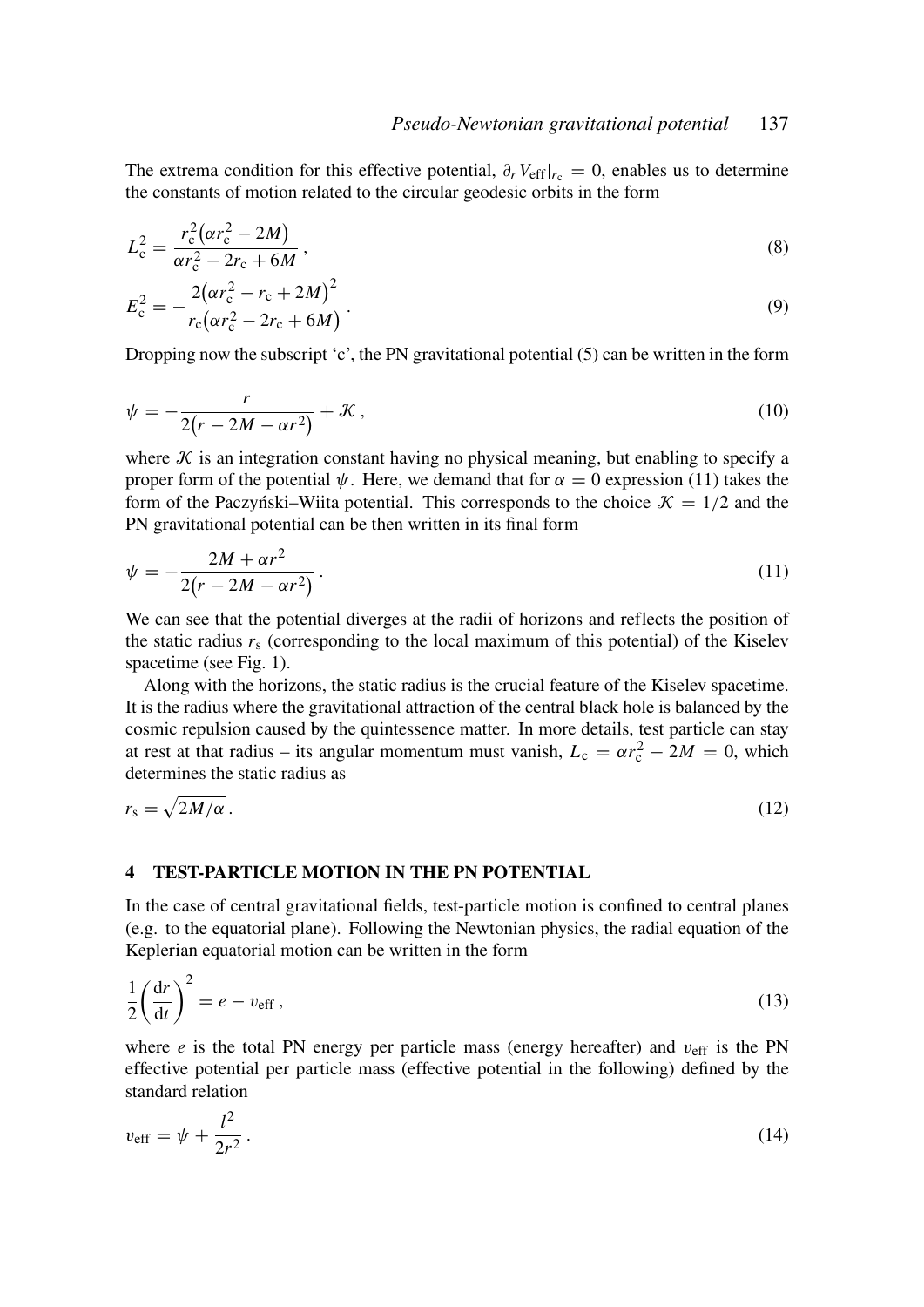

Figure 1. Pseudo-Newtonian gravitational potential for the gravitational field of Schwarzschild black hole surrounded by the quintessence with  $w = 2/3$ . The solid curve represents the behaviour of the limit case  $\alpha = 0$  of the potential, the dashed curve shows its behaviour for  $\alpha = 1/10 \,\mathrm{M}^{-1}$ , while the dotted curve represents the limit case  $\alpha = 1/8 \text{ M}^{-1}$ , when the horizons coalesce at the radius  $r = 4$  M.

Here,  $\psi$  is the PN gravitational potential (11) and *l* is the PN angular momentum per particle mass (angular momentum hereafter) defined in Section 2. The circular Keplerian orbits (geodesics) correspond to the effective potential extrema.<sup>2</sup> Thus, their angular momentum is governed by the function

$$
l_c^2 = -\frac{r^3(\alpha r^2 - 2M)}{2(\alpha r^2 - r + 2M)^2},
$$
\n(15)

and the corresponding energy (effective potential extreme) is governed by the function

$$
e_{c} = \frac{2(\alpha r^{2} + 2M)^{2} - r(3\alpha r^{2} + 2M)}{4(\alpha r^{2} - r + 2M)^{2}}.
$$
\n(16)

$$
v = \left(r \frac{d\psi}{dr}\right)^{1/2}, \ \Omega = \left(\frac{1}{r} \frac{d\psi}{dr}\right)^{1/2}, \ l_c = \left(r^3 \frac{d\psi}{dr}\right)^{1/2}, \ e_c = \frac{1}{2}v^2 + \psi.
$$

However, in some sense, the method of effective potential (Misner et al., 1973), combining the gravitational potential and potential of centrifugal forces, is more general, illustrative and convenient for our case.

<sup>&</sup>lt;sup>2</sup> Keplerian circular motion can be equivalently given also directly from the PN gravitational potential (11) using relations for orbital and angular velocities, and for the angular momentum and energy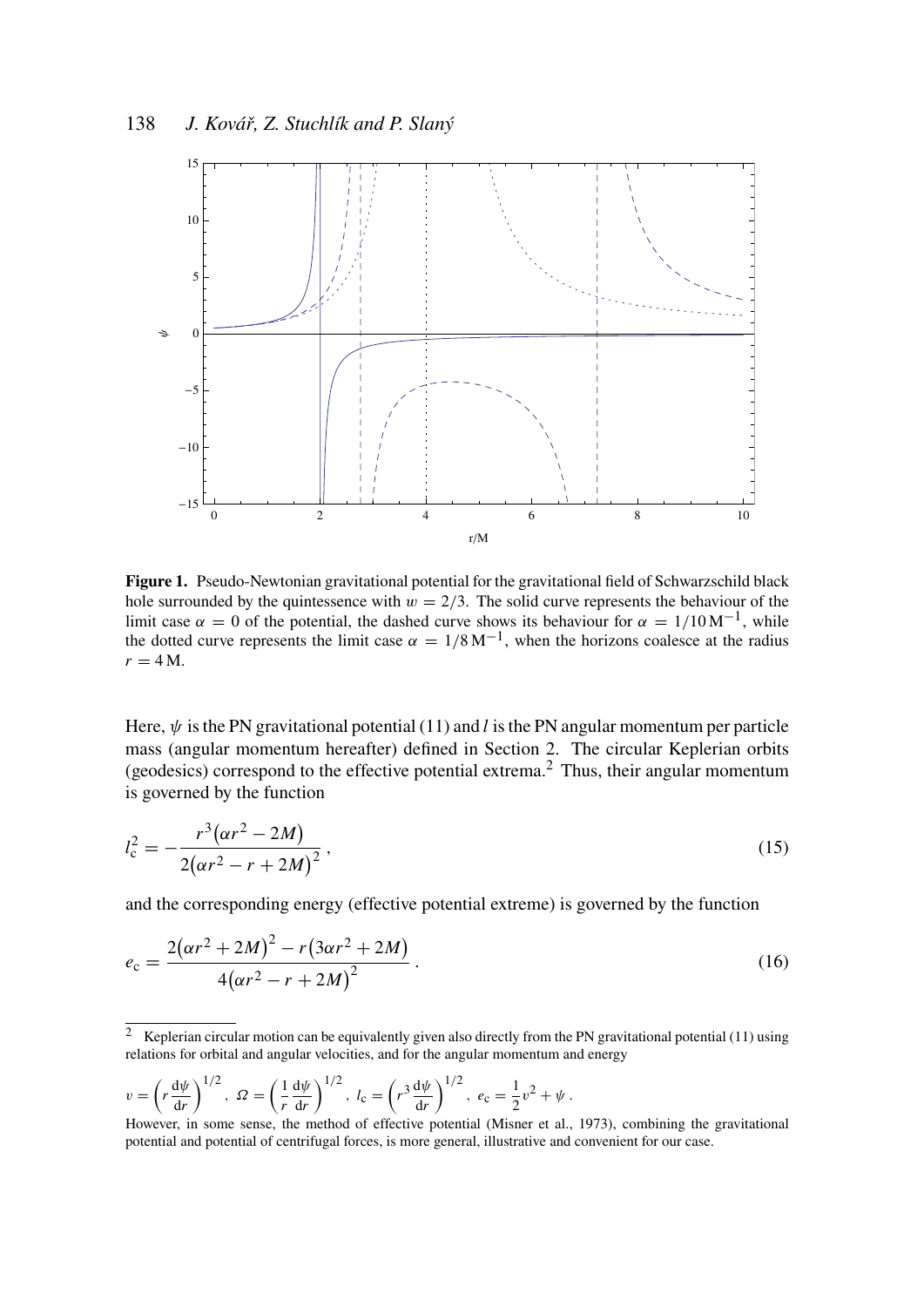## 5 CONCLUSION

In general, the PN gravitational potential, being used instead of the Newtonian one in the Newtonian approach represents very useful tool to describe the test particle motion (and not only that problem, as we show, e.g. in (Stuchlík et al., 2009)) within the Newtonian physics, taking into account some of the most important features following from general relativity effects when strong gravitational field is present. It also enables us to simply incorporate cosmic repulsive forces (caused by the cosmological constant, quintessence matter, etc.) into our consideration, having an impact on astrophysical phenomena as well.

Few years ago, we presented the construction of the PN gravitational potential for the gravitational field of Schwarzschild black hole in the universe with cosmological constant (Schwarzschild–de Sitter spacetime) and tested its accuracy. We showed that the PN gravitational potential defined for the Schwarzschild–de Sitter spacetimes reflects precisely the existence of the static radius, diverges at both the black-hole and cosmological horizons, and predicts locations of both the inner and outer marginally stable and marginally bound circular orbits at the same radii as those following from the full general relativity (Stuchlík and Kovář, 2008). The energy difference between the inner and outer marginally stable circular orbit, which plays a crucial role in the theory of thin discs, has been shown very close to the relativistic result. We also demonstrated that the PN potential can be well applied even for description of thick discs orbiting Schwarzschild–de Sitter black holes; it provides exact determination of the equipressure (equipotential) surfaces governing the shape of toroidal discs in equilibrium configuration (Stuchlík et al., 2009).

Here, we have presented the construction of the PN gravitational potential describing the gravitational field of a Schwarzschild black hole surrounded by a quintessence representing source of the accelerated expansion of the universe. We have presented its form that reduces to the well-known Paczyński–Wiita gravitational potential (describing the gravitational field of the pure Schwarzschild black hole) when the quintessence parameter  $\alpha$  tends to zero (the quintessence is not present). The PN gravitational potential diverges on both the horizons and reflects the position of the static radius as well.

In the future, we plan to deeply go through the testing of accuracy of the presented potential in the same way as we have done for the case of the PN gravitational potential for the Schwarzschild black hole gravitational field and cosmological constant, summarized above.

## ACKNOWLEDGEMENTS

The authors acknowledge the project Synergy CZ.1.07/2.3.00/20.0071 supporting the international collaboration of Institute of Physics, Silesian University in Opava, and the Albert Einstein Centre of Gravitation and Astrophysics supported by the Czech Science Foundation Grant No. 14-37086G.

## **REFERENCES**

- Abramowicz, M. A. (2009), The Paczyński-Wiita potential. A step-by-step "derivation". commentary on: Paczyński B. and Wiita P J., 1980, AA, 88, 23, *Astronomy and Astrophysics*, 500, p. 213.
- Abramowicz, M. A., Calvani, M. and Nobili, L. (1980), Thick accretion disks with super-eddington luminosities, *The Astrophysical Journal*, 242, p. 772.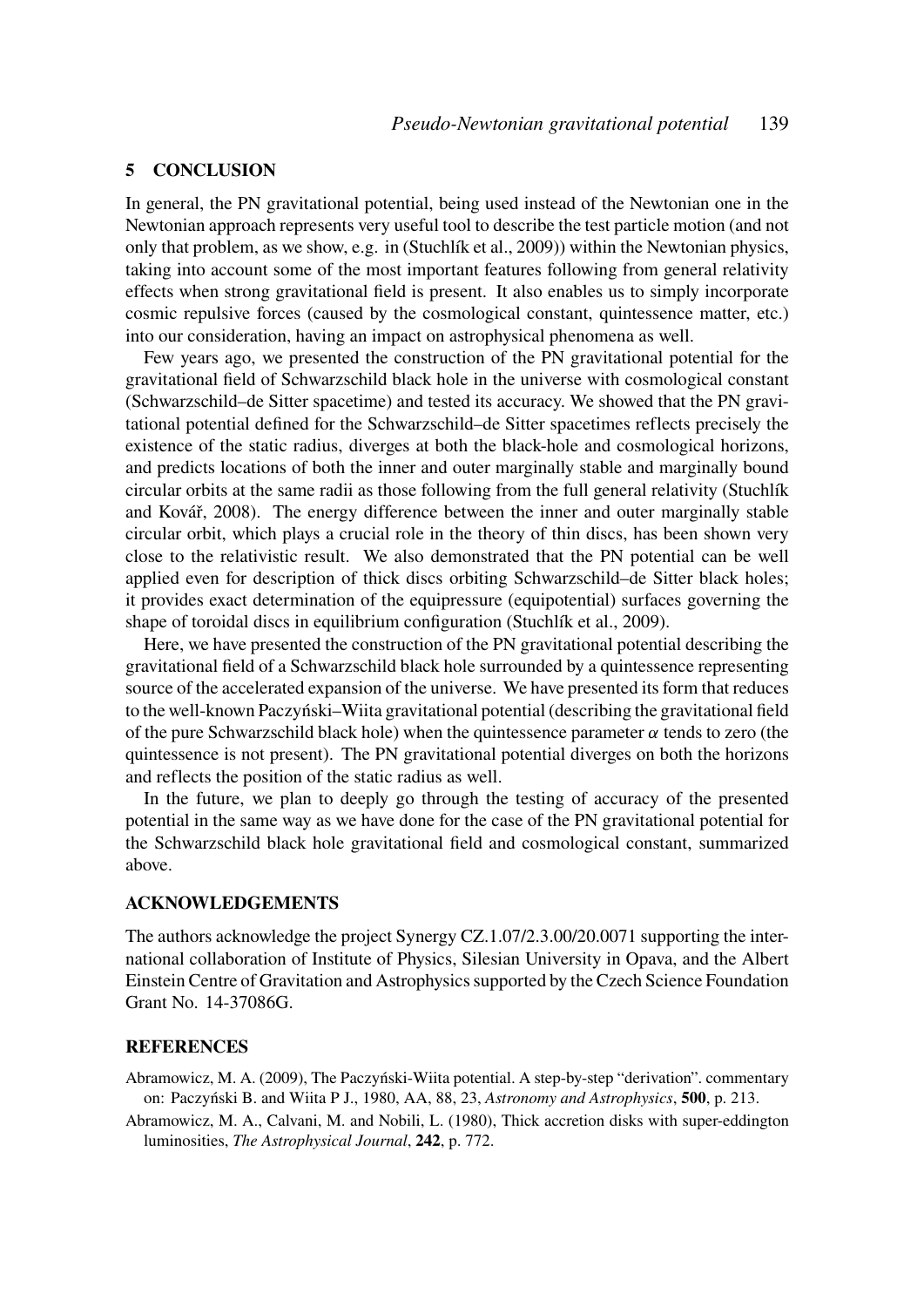- Abramowicz, M. A., Jaroszyński, M. and Sikora, M. (1978), Relativistic accreting disks, Astronomy *and Astrophysics*, 63, p. 221.
- Armendariz-Picon, C., Damour, T. and Mukhanov, V. (1999), *k*-inflation, *Physical Letters B*, 458, p. 209.
- Artemova, I. V., Björnsson, G. and Novikov, I. D. (1996), Modified newtonian potentials for the description of relativistic effects in accretion disks around black holes, *The Astrophysical Journal*, 461, p. 565.
- Chakrabarti, S. K. and Khanna, R. (1992), A newtonian description of the geometry around a rotating black hole, *Monthly Notices of the Royal Astronomical Society*, 256, p. 300.
- Dolgov, A. D., Zel'dovich, Y. B. and Sazhin, M. V. (1988), *Kosmologiya rannej vselennoj (Cosmology of the early universe)*, Izdatel'stvo Moskovskogo universiteta, Moscow.
- Fernando, S. (2013), Nariai black holes with quintessence, *Modern Physics Letters A*, 28, p. 50189.
- Ghosh, S. and Mukhopadhyay, B. (2007), Generalized pseudo-newtonian potential for studying accretion disk dynamics in off-equatorial planes around rotating black holes: Description of a vector potential, *The Astrophysical Journal*, 667, p. 367.
- Kamenshchik, A., Moschella, U. and Pasquier, V. (2001), An alternative to quintessence, *Physical Letters B*, 511, p. 265.
- Kiselev, V. V. (2003), Quintessence and black holes, *Classical and Quantum Gravity*, 20, p. 1187.
- Misner, C. W., Thorne, K. S. and Wheeler, J. A. (1973), *Gravitation*, Freeman, San Francisco.
- Mukhopadhyay, B. (2002), Description of pseudo-newtonian potential for the relativistic accretion disk around kerr black holes, *The Astrophysical Journal*, 581, p. 427.
- Mukhopadhyay, B. and Misra, R. (2003), Pseudo-newtonian potentials to describe the temporal effects on relativistic accretion disk around rotating black holes and neutron stars, *The Astrophysical Journal*, 582, p. 347.
- Neupane, I. P. (2004), Accelerating cosmologies from exponential potentials, *Classical and Quantum Gravity*, 21, p. 4383.
- Nojiri, S. and Odintsov, S. D. (2003), Modified gravity with negative and positive powers of curvature: Unification of inflation and cosmic acceleration, *Physical Review D*, 68, p. 123512.
- Nowak, M. A. and Wagoner, R. V. (1991), Diskoseismology: Probing accretion disks I. Trapped adiabatic oscillations, *The Astrophysical Journal*, 378, p. 656.
- Ostriker, J. P. and Steinhardt, P. J. (1995), The observational case for a low density universe with a non-zero cosmological constant, *Nature*, 377, p. 600.
- Paczyński, B. and Wiita, P. (1980), Thick accretion disks and supercritical luminosities, *Astronomy and Astrophysics*, 88, p. 23.
- Riess, A. G. and *et al.* (2004), Type ia supernova discoveries at  $z > 1$  from the hubble space telescope: Evidence for past deceleration and constraints on dark energy evolution, *The Asytrophysical Journal*, 607, p. 665.
- S. Perlmutter *et al.* (1999), Measurements of  $\omega$  and  $\lambda$  from 42 high-redshift supernovae, *Monthly Notices of the Royal Astronomical Society*, 517, p. 565.
- Semerák, O. and Karas, V. (1999), Pseudo-newtonian models of a rotating black hole field, *Astronomy and Astrophysics*, 343, p. 325.
- Spergel D. N. *et al.* (2003), First year wilkinson microwave anisotropy probe (wmap) observations: Determination of cosmological parameters, *The Astrophysical Journal*, 148, p. 175.
- Spergel D. N. *et al.* (2007), Three-year wilkinson microwave anisotropy probe (wmap) observations: Implications for cosmology, *The Astrophysical Journal*, 170, p. 377.